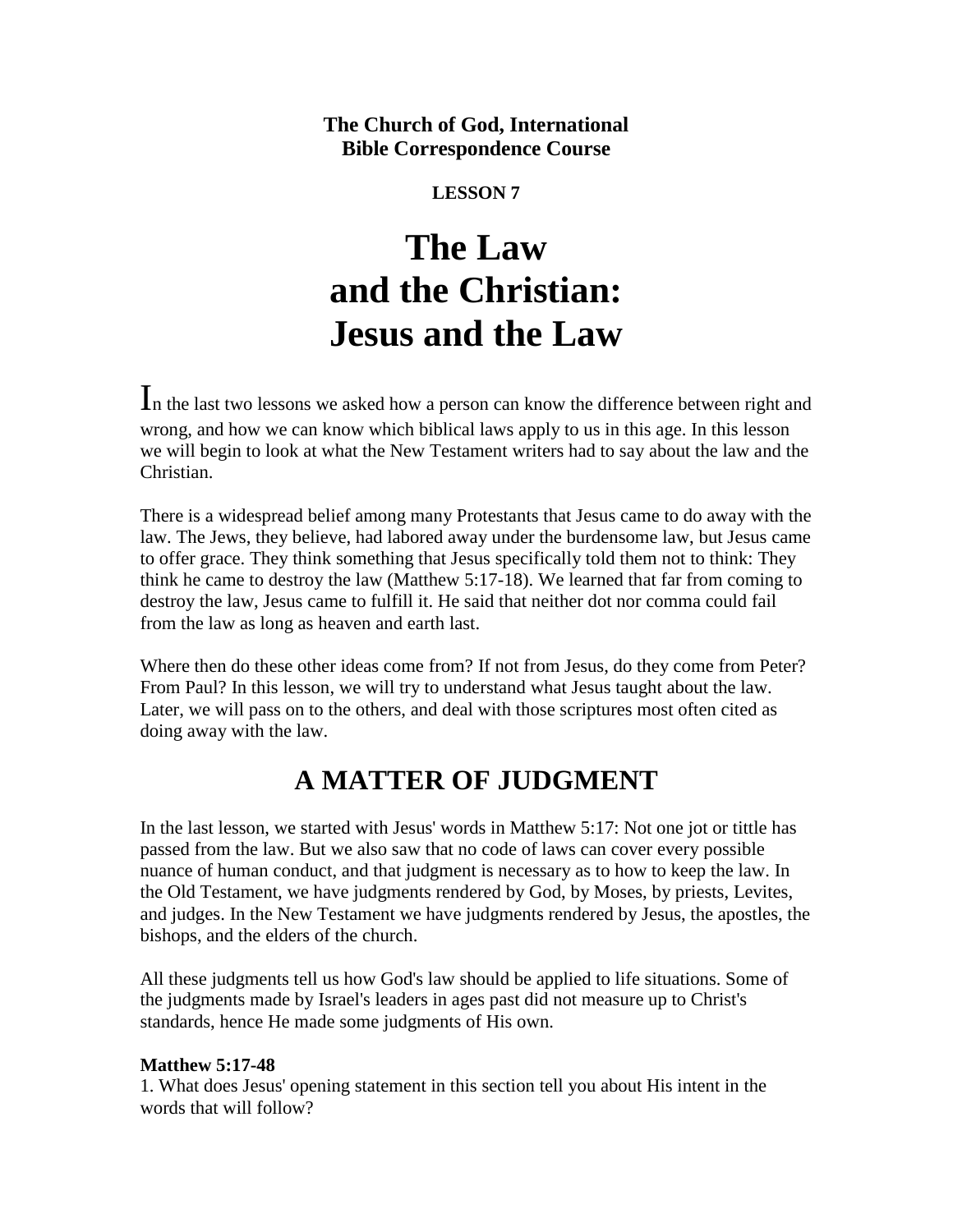2. Is it possible for any part of the written law to pass away while sun, moon, and earth are still here?

3. Did Jesus feel that the standards of judgment of the Pharisees were adequate?

4. Are there greater and lesser commandments?

5. Did Jesus approve of the breaking of even the least commandment?

**Note:** Jesus intends to render some judgments relative to the law. He will do so in the Sermon on the Mount, and at other times in His ministry. Preparatory to rendering these judgments, He wants it clear that He has no intention of destroying or otherwise doing away with the law. He will not even weaken it. The demands Jesus makes relative to the law are greater than those of His predecessors.

6. Jesus addresses the commandment "Thou shalt not kill." Which verses include His judgments and teachings relative to the commandment?

7. Was Jesus' judgment relative to the commandment more or less lenient than that which had gone before?

8. What instructions does Jesus offer to head off a possible violation of the commandment?

**Note:** There is a neat pattern or outline in these verses. First Jesus states the commandment, "Thou shalt not kill," followed by the old judgment relative to the commandment. Then He gives His own judgment in three parts (verse 22) followed by illustrations of life situations that could lead to breaking the commandment.

9. Under which commandment do Jesus' teachings about adversarial relationships fall? 10. Was Jesus' teaching on "Thou shalt not commit adultery" more or less lenient than what had gone before?

11. Does a man's right hand or right eye operate independently of his mind?

12. If a man's hand is used to commit a sin, is it the hand's fault?

13. Is it likely, then, that Jesus was speaking literally when He said to cut off the hand or pluck out the eye?

**Note:** Once again the pattern is clear. Jesus cites the commandment, gives a judgment, and teaches about the law. In this case, he uses a figure of speech when He says that a man should pluck out his eye rather than look upon a woman with lust.

14. Did Jesus forbid divorce for any reason?

15. Was Jesus' judgment on divorce more or less lenient than what had gone before?

16. Who was it that rendered the older judgment about swearing? (verse 33. See also Matthew 23:16.)

17. How did Jesus' judgment differ from theirs?

18. What was Jesus' judgment relative to Leviticus 24:19-20? (Be sure to carefully compare Leviticus 19:18.)

**Note:** The law presumed a legitimate authority which would exact "vengeance"-i.e., would see to it that a man paid for any damage he caused to another man. Jesus' teaching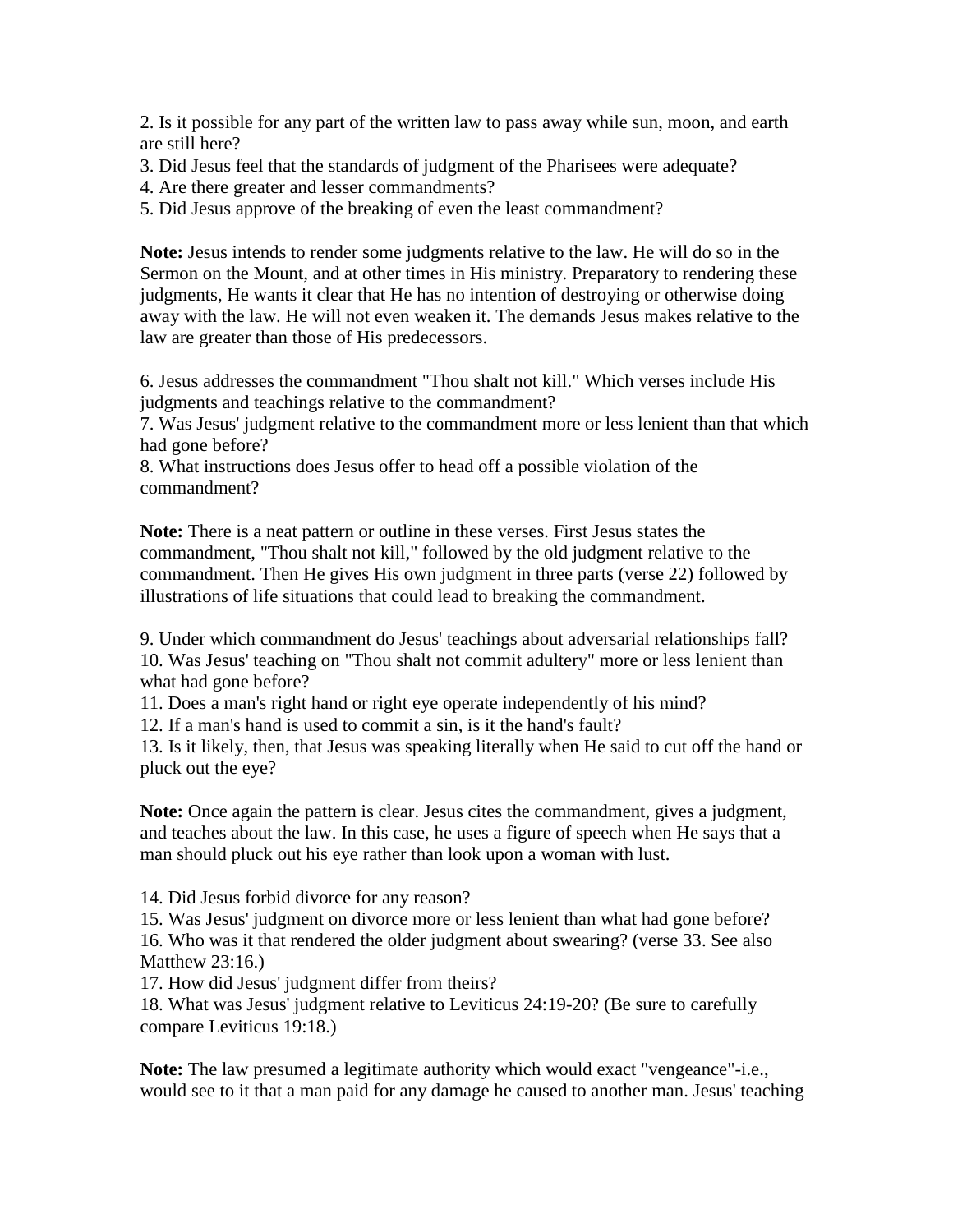concerning this law emphasized the principle of Leviticus 19:18 in that He forbade the pursuit of personal vengeance.

19. If a villainous person knocks you down and threatens to do you grievous bodily harm, must you get up and let him break your jaw? 20. In such a case, is it permissible to run away?

**Note:** We have already seen that Jesus uses figures of speech to make His point. His point in this passage is that we should not pursue personal vengeance. He uses a proverbial statement, "Turn the other cheek," to emphasize that you are not to strike back in vengeance. He is not saying that you cannot defend yourself or your family against an immediate attack. He is saying that after the attack, you must not avenge yourself-leave it to the authorities. (Compare Romans 13:1-6.)

**Mark 7:1-23** 21. Is the conflict here over the law of God or the "traditions of the elders"? 22. Does Jesus place the traditions of the elders on a par with the commandments of God?

23. Does Jesus see the traditions as a correct interpretation of the law of God?

24. Which of the traditions did Jesus' disciples break to raise this question?

25. What other phrase does Jesus use as a parallel to "traditions of the elders"?

26. Which of the Ten Commandments did Jesus use to illustrate that the Pharisees were rejecting the law of God in favor of the commandments of men?

**Note:** The illustration comes from the Fifth Commandment, but Jesus uses a judgment from the law of Moses-specifically Exodus 21:17. The word corban which Jesus uses here has to do with money offered to the treasury of the Temple.

27. What was the net effect of the Pharisees' judgment relative to this commandment? 28. Is it possible, through traditions or commandments of men, to render vain the worship

God?

29. Did Jesus accept the Pharisees' judgment in this area?

30. Again, what was the provocation that started this entire line of teaching from Jesus?

31. Is there any mention of either law or tradition having to do with dietary laws?

32. Jesus' teaching (or judgment) had to do with which of the traditions of the elders?

33. Did His disciples feel they understood what He was saying? (See verse 17.)

34. Is Jesus saying that there is nothing that a man can eat that will harm him?

35. Can you conclude from this passage that arsenic, entering in from without a man, will not kill him?

36. When Jesus says that nothing a man takes in through is mouth can defile him, is the defilement in question physical harm or moral harm?

37. Where does the dirt on food end up?

**Note:** "Going out into the draught" and "purging all meats" are parallel statements. The "meats" or foods (dirt and all) are purged from the body. It says nothing about making foods clean.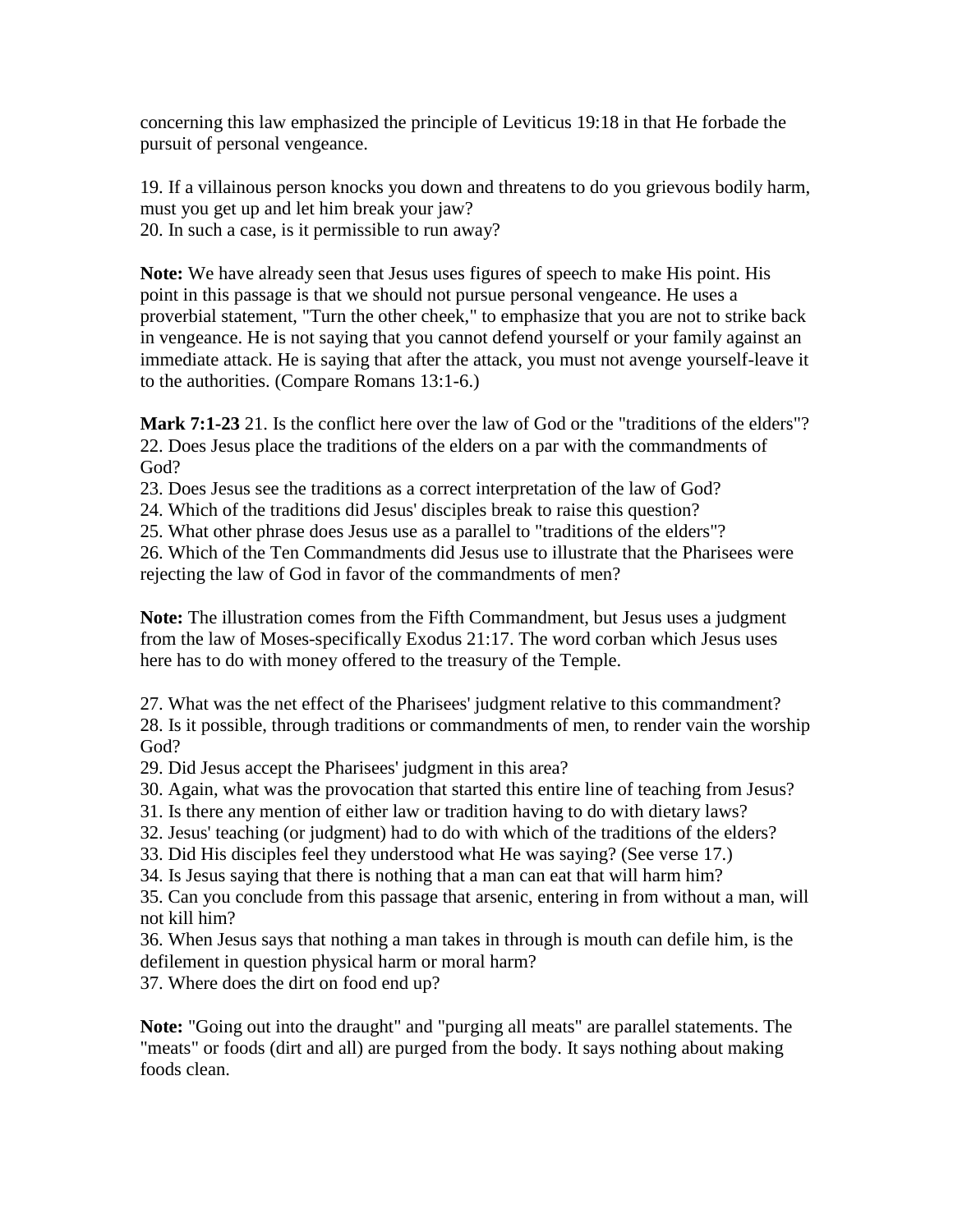38. Is Jesus talking about physical or moral defilement?

**Note:** This passage once again illustrates the practice of rendering judgments about the law, teaching from the law, and the development of traditions about the law.

#### **Matthew 12:1-9**

39. Was it lawful for the disciples to pick grain passing through a stranger's field? (See Deuteronomy 23:24,25.)

40. What was the Pharisees' judgment relative to doing this on the Sabbath day?

41. Did Jesus agree with that judgment?

**Note:** Plainly there was no objection to eating on the Sabbath, nor with picking up a morsel of food and taking it to the mouth. The objection seems to be that the disciples were "harvesting" the grain on the Sabbath. If you can pluck one, why not two? If two, why not three? Where, the Pharisee would have asked, do you draw the line? The difference between harvesting and feeding yourself seems simple enough-it is a matter of the intent of the heart. But when one cannot discern the intent, one has only actions to discern and judge by. Therefore, the Pharisees judged by the numbers and came to the conclusion that it was wrong to do it at all. What Jesus does at this point is interesting. He does not argue the right or wrong of the action, but argues the right of individual and personal judgment. Not only that, but He argues that there are exceptions to the lawsomething that the Pharisees no doubt found unnerving.

42. What is Jesus' primary example offered to refute the Pharisees' charge? (See I Samuel  $21:1-6.$ 

43. Was it lawful for David and his men to eat the shewbread?

44. What scriptural authority did David cite to justify eating the holy bread?

45. Did Jesus say that it was lawful for them to eat the bread?

46. How did they come to the conclusion that it was permissible to eat?

47. Did Jesus concur with their decision?

**Note:** David and the priest reasoned that the case was an exception. They rationalized it by observing that the young men were not defiled and that the bread was not entirely holy.

48. Did the decision of David and the priest in any way change the law, or was it a simple one time exception?

49. What if they were wrong? Who was responsible for the consequences of a wrong judgment?

50. Were the Pharisees in any way responsible for the consequences of a wrong decision by Jesus' disciples?

51. In what way might the temple priests have profaned the Sabbath? What duties did they have that might have conflicted?

(See Numbers 28:1-10. The priests were required to offer more animals in sacrifice on the Sabbath than on a regular weekday.)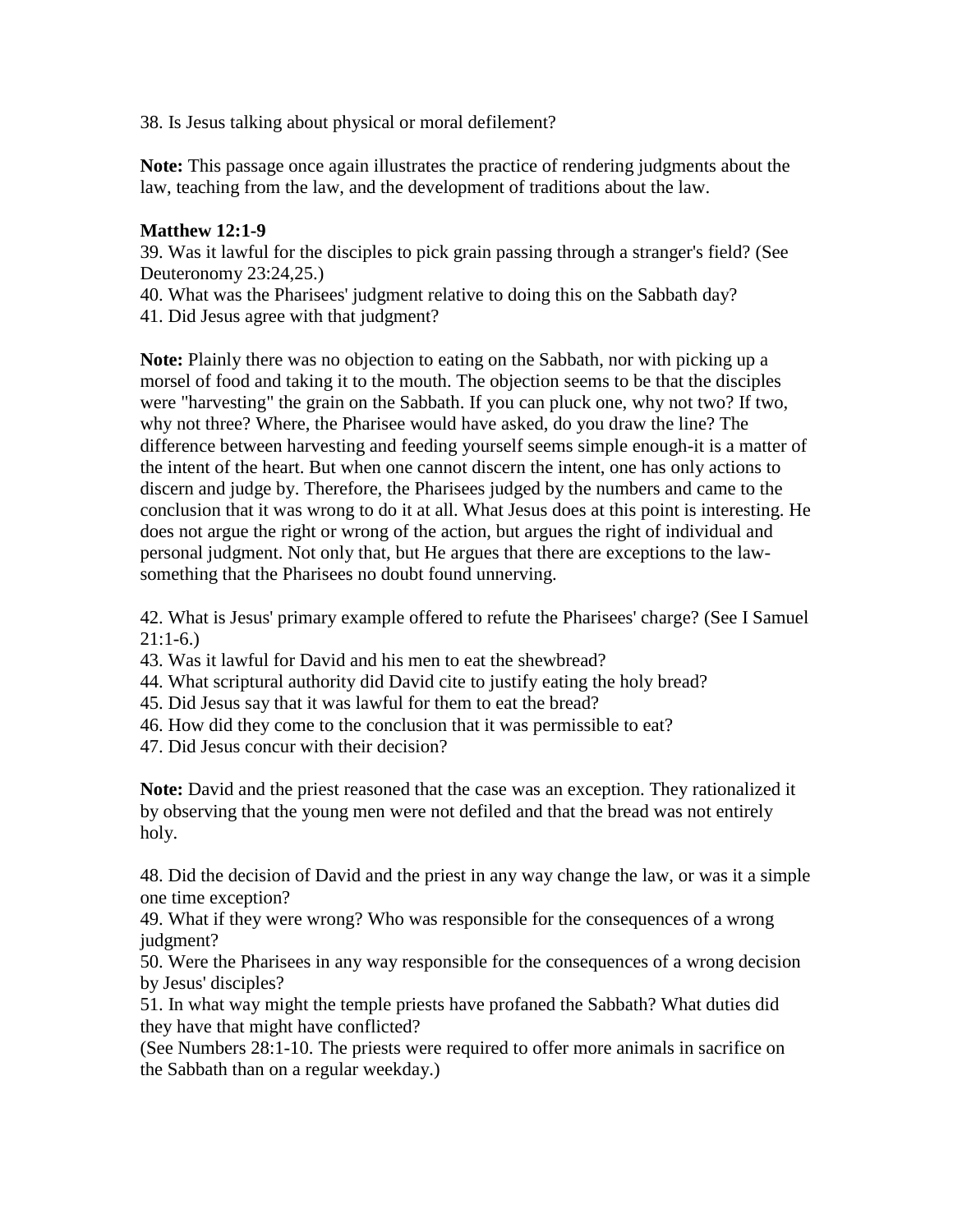52. Was the slaughter, cutting, and burning of animal sacrifices work-hard work? Did it "profane" the Sabbath?

**Note:** Jesus' first example was of a reasoned exception to the law based on human need. The second example involves a conflict between two laws, the one requiring that no work be done, the other requiring that sacrifices be offered. In offering this example, Jesus acknowledges that the law of God can sometimes come in conflict and that a judgment may be required as to which law takes precedence. It is an old question based on one or the other of two choices-to do the lesser of two evils, or to do the greater of two goods.

53. In this example, which law took precedence?

54. Write a paragraph giving your judgment of why it would take precedence.

55. Did Jesus consider that His disciples had done anything wrong? (See verse 7.)

56. Had the Pharisees been merciful in their judgment of the disciples?

**Note:** The phrase, "I will have mercy and not sacrifice," is parallel with the example of David and the shewbread. Out of mercy, the priest let them have the bread rather than hew to the letter of the law relative to sacrifice. Christ argues, not for the abolition of the law, but for a merciful application of the law.

57. What was the judgment of the Pharisees relative to healing on the Sabbath day?

58. What was their judgment regarding work done to rescue a trapped animal?

59. Did Jesus agree with their judgment?

60. Did Jesus see healing on the Sabbath as an exception to the law, or as a lawful act? (See verses 10 and 12.)

61. What was the Pharisees' response to the miracle?

62. If there is a day which is the "Lord's Day," which day is it? (See verse 8.)

**Note:** For a thorough study of the Sabbath day, see our booklet, Sunday, Saturday-Which?

#### **Deuteronomy 24:1-4**

63. Under the judgments given to Moses, was it permissible to divorce with the right of remarriage?

64. Was it permissible under all circumstances?

**Note:** The Hebrew word for uncleanness or shame in this passage is literally translated "nakedness." It implies sexual uncleanness or sin.

65. If divorced for this reason, could a woman remarry?

66. If divorced a second time, could she return to the first husband?

67. In what way might this sort of error "cause the land to sin?" (verse 4)

68. Were people always stoned to death for committing sexual uncleanness? (See Matthew 1:19 and John 8:7.)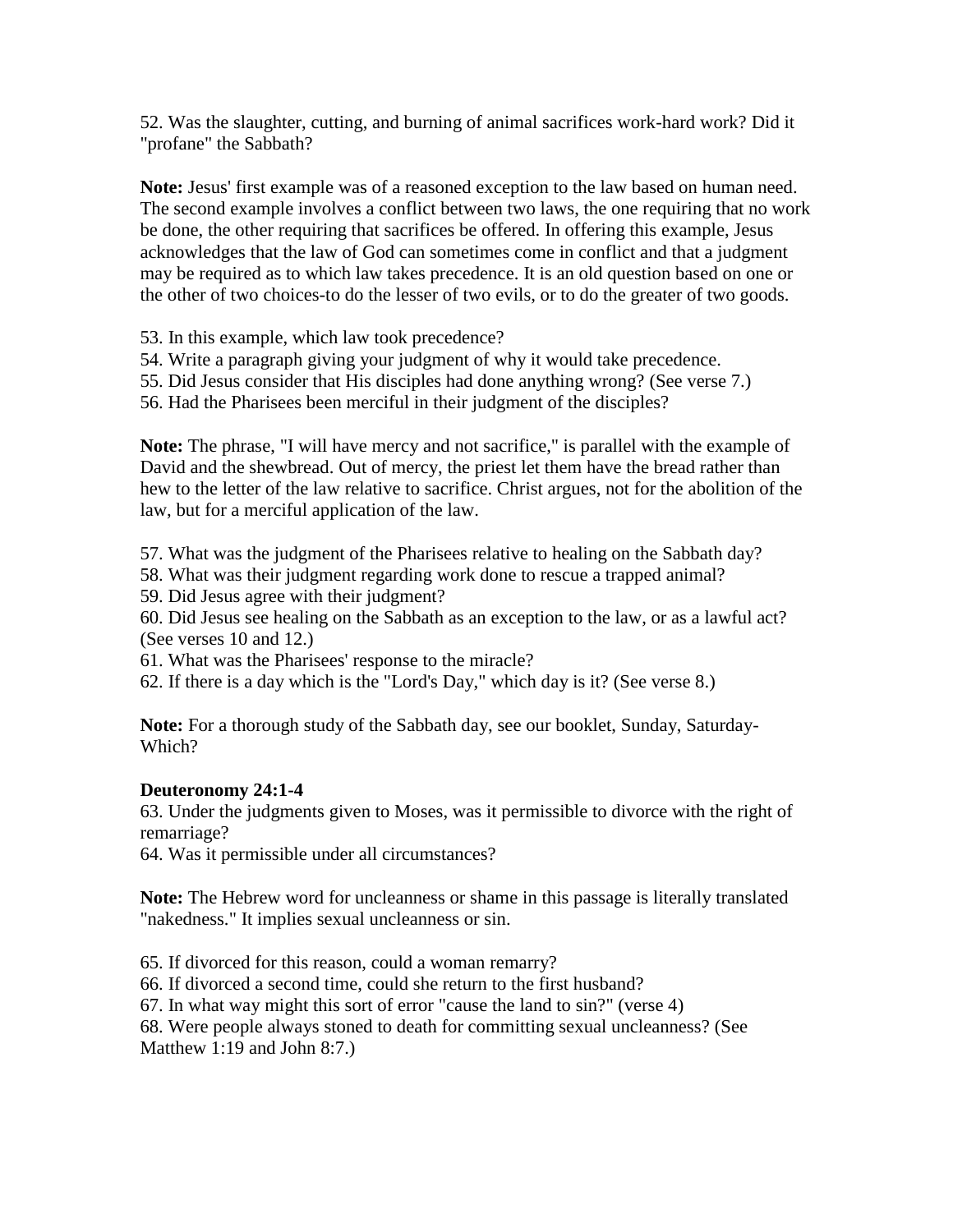**Note:** The wording of this passage suggests that it is a judgment-that is an application of law to a life situation. It says that when this situation prevails, this is what you should do. It is a response to sin-a man has found a matter of sexual uncleanness in his wife.

In a perfect world, a judgment like this would not be necessary, but men and women sin. Their sins pose a problem for a society or community. How do we live with the consequences of sin? We could kill all the sinners, but that might not leave many survivors. Besides, the death penalty required an accuser and a willing executionersomeone had to cast the first stone. It was permissible to extend mercy to a sinner.

But sin has consequences, and a community must deal with those consequences. In order to formalize the separation and subsequent remarriage, a writ of divorcement was required. The judgment is an attempt to stabilize society. The reference to "causing the land to sin" probably uses the word land in the sense of "nation." Unless some control of divorce and remarriage is exerted, you may have an entire nation of people running from bed to bed and back again. How did Jesus view this judgment?

#### **Matthew 19:3-12**

69. What exactly was the scope of the Pharisees' enquiry?

70. What was Jesus' judgment about divorce for every cause?

71. Did Jesus cite scripture for his authority? (See Genesis 2:21-25.)

**Note:** Jesus cites, not the judgment of Moses, but the law as expressed in original intent. He went all the way back to the Creation account for His authority. That original intent was one man with one woman for life. But the Pharisees pressed on-they had asked the "every cause" question and now they wanted to know about Moses' judgment.

72. Did Jesus draw a distinction between Moses' judgment and the original intent of God when He made man and woman?

73. What did He offer as the reason why Moses allowed the exception to the original law?

74. Did Jesus allow the same exception as Moses in the case of sin?

**Note:** The Greek word porneia, translated "fornication," refers to sexual uncleanness of all types. Adultery is a narrow definition of sin. Porneia is a broad definition including adultery. Jesus reference to "the hardness of your hearts" is a way of saying that it shouldn't have to be this way, but it is because you are sinners.

75. Did Jesus allow divorce with the right of remarriage for sexual sins?

76. Did Jesus allow divorce with the right of remarriage for anything other than sexual sins?

77. Did Jesus say anything to negate the Law of Moses relative to divorce and remarriage?

78. The disciples drew a conclusion from Jesus' teaching in this area (verse 10). Does their conclusion seem to logically follow?